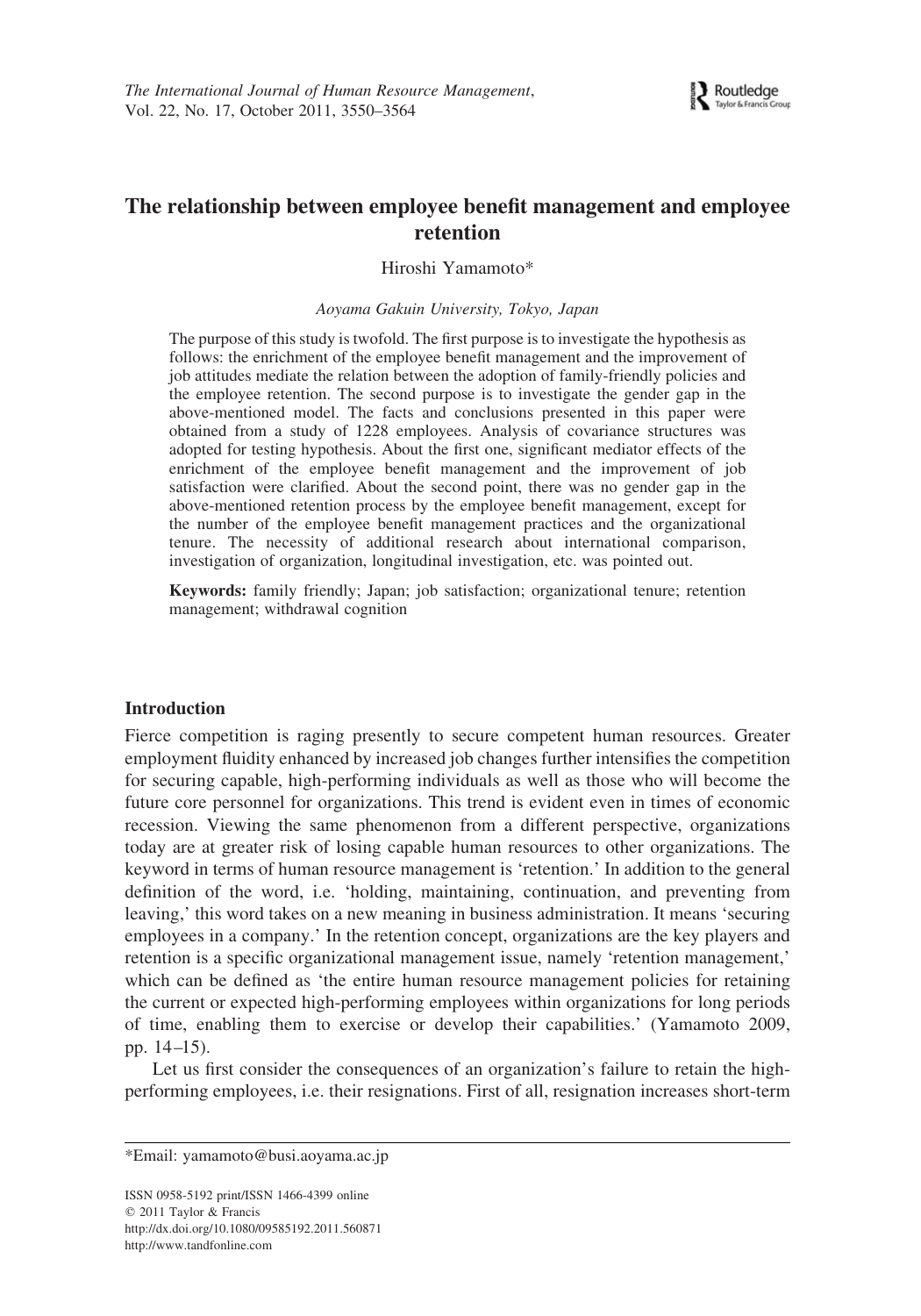costs such as the money spent on hiring, personnel reshuffling, education/training of other employees, and decreased production. Assuming the overall workload remains the same, the short-term burden on the remaining employees will increase and is likely to have an ill effect on their motivation. In the long run, the organization-specific knowledge, skills, and know-how that long-time employees possess will be lost. In this sense, the retention of employees, especially the high performers, is an important issue for organizations.

On the other hand, the recent widespread acceptance of family-friendly work styles and the concept of work-life balance have encouraged both organizations and individuals to take an interest in balancing their work (labor) and private life, and this trend also exists in the context of greater emphasis being placed on women's roles in organizations. Employees' mental health is another significant issue in light of increasing cases of depression reported at workplaces. Closely tied to such recent trends in organizational human resource management is the concept of employee benefit management. Employee benefits include various measures offered by organizations to their employees and their families for improving employee welfare, which have come to be known as an 'intracorporate welfare system.' The representatives of the statutory welfare measures include insurance schemes for health, pension plans, employment, and workmen's accident compensation. The nonstatutory welfare systems vary widely; their representative examples include monetary gifts for celebrations and condolences, recreational facilities, subsidies for home ownership, and recreational activities, e.g. sports meets, company excursions, etc. Employee benefits offered by Japanese organizations decreased steadily throughout the long recession after the crash of Japan's economic bubble; however, recently, these benefits have been on a slightly upward trend according to an employee benefit expenses survey by the Japan Business Federation. This proves that employee benefit management or improving employee welfare has not lessened in importance.

How do such recent trends in employee benefit management affect employee retention? In other words, how effective are benefits in employee retention? Since around the 1960s, employee benefits for Japanese organizations have been a central concept, just as important as training and development, in the retention management. Many corporations suffered a keen shortage of younger employees when their businesses expanded, so measures such as the provision of bachelor apartments, the mentoring of young employees by older employees, etc. were adopted widely (Tsuda 1993). As typical nonstatutory benefits, such as a corporate pension system and home ownership support, clearly show that quality employee benefits are rarely portable, it is only natural for employees to stay for long periods of time at organizations providing good benefits. Prior studies have shown that employee benefit practices, if not all practices, have a certain positive effect on retention (Mitchell 1982; Lincoln and Kalleberg 1996; Fairris 2004; Wagar and Rondeau 2006). It is particularly notable that when compared with competitors in the same industry, the quality of health-related employee benefits and the rate of employee benefit expenses over the entire personnel cost, in other words, both the quantity and quality of employee benefits, negatively affected the resignation rate (Bennett, Blum, Long and Roman 1993).

So, how are the family-friendly work environment and work-life balance concepts, or the new directions in employee benefits, related to employee retention? 'Familyfriendliness' was a concept which first appeared in Europe and the USA in the 1980s, meaning a work style that takes into consideration the 'worker's responsibility to his/her family.' This concept advocates the need to be flexible and change employees' work style to match their family circumstance, and the newly adopted measures were often called 'family-friendly practices.' The concept of work-life balance was advocated in the USA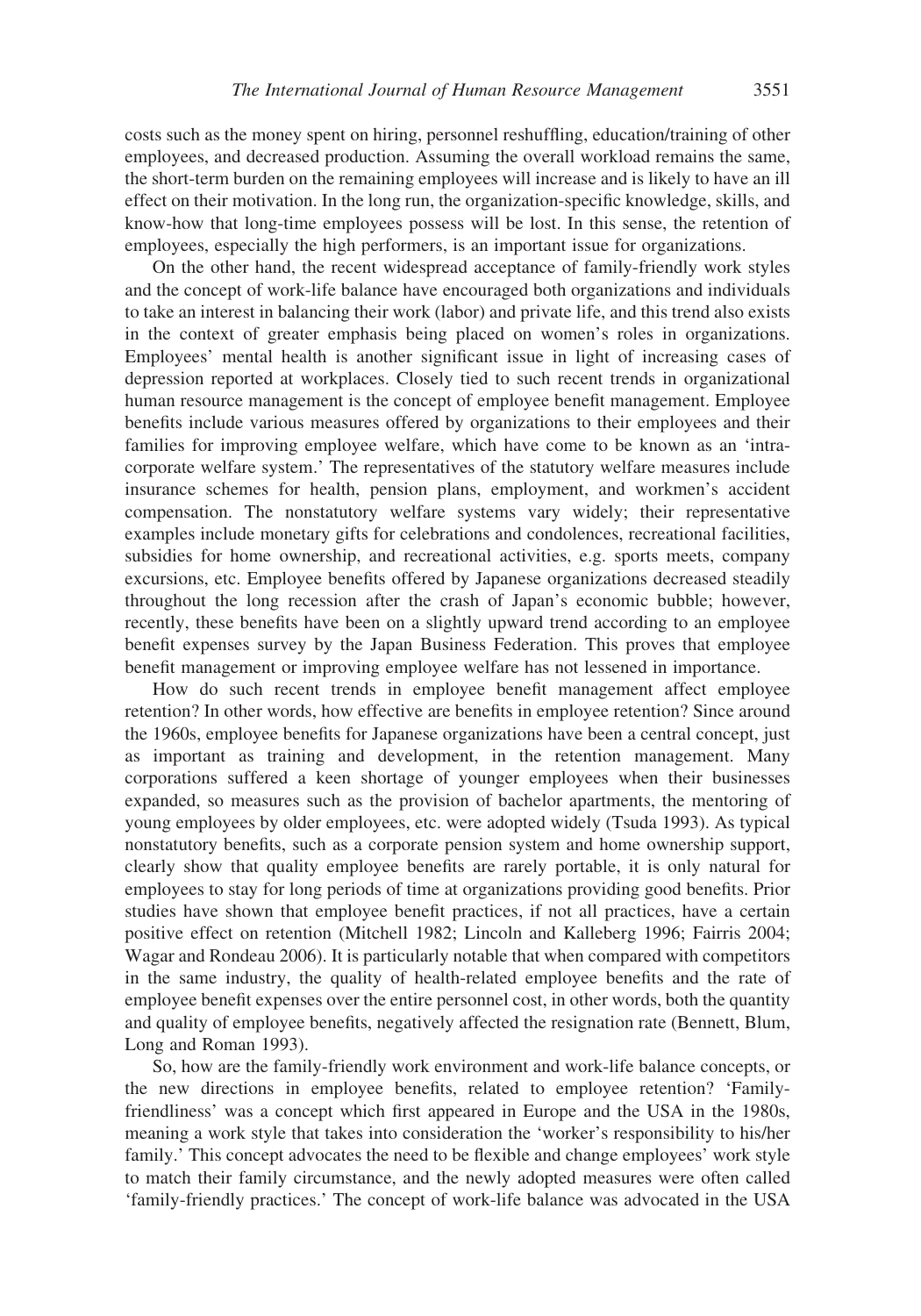amidst their economic recession of the 1990s, a little after the introduction of the familyfriendly work style. The general meaning of this concept is to seek a good balance between one's work (labor) and private life. The adoption of this concept enables employees to lead fuller lives, which not only improves productivity but also the retention of highperforming employees, thus bringing great merits to management. Actually, many new human resource management practices tied to the family-friendly and work-life balance concepts have been adopted, some of which are the ability to take childcare or family care leaves at different times, shorter working hours to allow for child or elderly care, flex time systems, sick/injured childcare leave, in-company nursery facilities, and subsidies for child and elderly care expenses.

Prior studies investigated how family-friendly practices and work-life balance practices were related to employee retention (Grover and Crooker 1995) and reported that childbirth and child-rearing leaves with the promise of full-time re-employment and disseminating information about local childcare services promoted retention. However, these same studies found that flexible working hours, a flex time system, and subsidies for child day care fees were not related to employee retention. Batt and Valcour (2003) reported that flexible working hours and support from one's superiors, but not childcare, contributed to low 'withdrawal cognition.' In other words, prior studies failed to show a unified conclusion as to the effect of family-friendly practices on retention. Nonetheless, it is worthwhile to note that only the effect of family-friendly practices on retention was detected, without these practices necessarily having a direct effect on organizations' financial performance (Sakazume 2002).

In the present study, the author analyzed the employee benefit management and, in particular, the retention effects of family-friendly practices<sup>1</sup> by first setting up the following hypothesis:

Hypothesis: The introduction of employee benefit management and improved job attitude are intermediary factors in the relationship between familyfriendly policies and retention. Additionally, we examined gender differences in the aforementioned relationships.

This hypothesis was formulated based on the following reasoning:

First of all, it is based on human resource policy model (Morishima 1996) in strategic human resource management. This model asserts that the introduction of a practice like setting up an employee benefit management practice contributes to retention, if such practice fits well with the higher-level concept of family-friendly policy strategy. Assuming that policies are a part of management strategy, one can think of this model as being based on a contingency approach that analyzes the idea that the external fit of management strategy and human resource management improves organizational performance. If you assume that the policies and practices are related to one another within a human resource management system, one can see this model as a configurational approach that examines the idea that the policy-and-practice internal fit improves organizational performance.

Second, our hypothesis is based on a multi-step process model of retention, in which job attitudes, such as job satisfaction and organizational commitment factors, are thought to exist between human resource management and retention. Many prior studies have shown a better fit of this multi-step process model than a model that proposes that human resource management directly affects retention (Ganesan and Weitz 1996; Paul and Anantharaman 2003; Yamamoto 2008). Many intermediary factors, e.g. job satisfaction, organizational commitment, motivation, trust (in the organization), and other job attitude factors, have been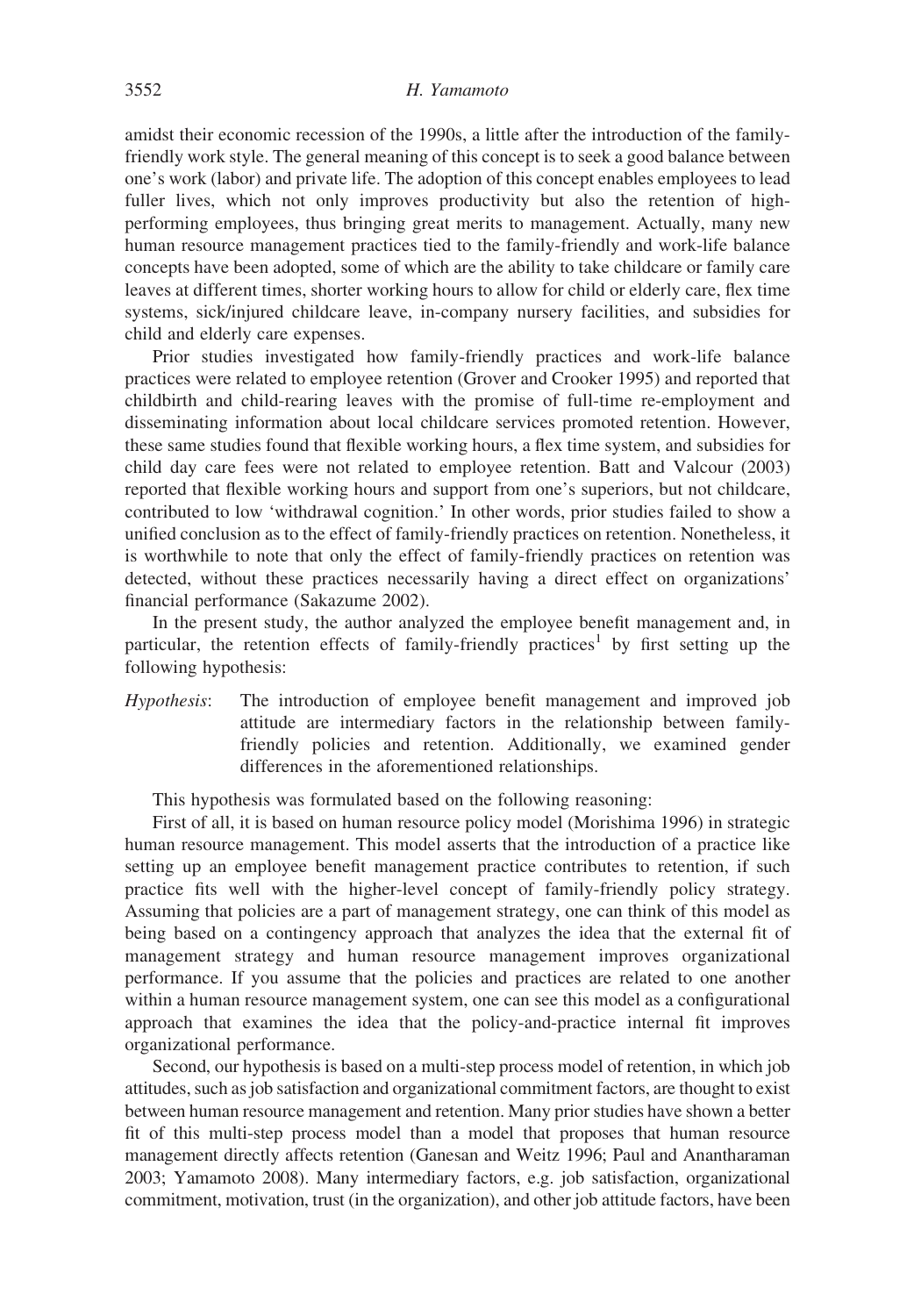adopted with proven effects. In examining the relationship between employee benefit programs and retention, another model was examined in regard to the effect of monetary worth (an objective factor) of employee stock options programs and the feeling of participating in company management through this (a subjective factor), which may lead to withdrawal cognition and actual spontaneous resignation by way of multi-step awareness, i.e. satisfaction with the system, overall job satisfaction, and organizational commitment (Buchko 1993). In short, this model makes it clear that both the objective and subjective factors are related to retention, and that job satisfaction is important as an intermediary factor.

Patterned after prior studies, the author in the current study considered two intermediary variables between human resource management and retention, which were both objective factors, i.e. the number of introduced employee benefit management practices, and subjective factors, i.e. job satisfaction. By considering objective factors that are more easily measurable by the Human Resources Department, the current study aimed to build a model that is readily applicable to organizations. At the same time, it was expected that subjective factors greatly affected personal decisions about resigning from or retaining one's job.

Third, the author considered the importance of gender differences in the aforementioned hypothesis. When examining employee benefits and work-life balance, considerations for family life and private life are necessary. Gender difference is likely a factor in differences among employees. Generally, women are said to put greater importance on family and private life than men. Behind this general notion are the underlying circumstances: women have greater workloads at home and they frequently resign after childbirth.

Prior studies on gender differences resulted in two theoretical models: (1) a job model in which gender did not play a role and (2) a gender model which asserts differences due to gender difference (Feldberg and Glenn 1979; Gonzalez 2004). The predominance of these models varies with the study target. Many prior studies reported that workers were not conscious of gender differences, thus mostly supporting the above job model (1). This shows the equalization of work attitudes between men and women as increasingly more women make professional advancements.

On the other hand, another study that examined the relationship between employee benefits and retention noted a gender gap in the resignation pattern and concluded that a pension system had a high retention effect on men and that the loss of fringe benefits did not affect women's retention as much as men's (Mitchell 1982). This finding, however, is limited to the examination of individual systems and does not refer to the overall employee benefit management practice, its policies or employee perception. Thus, the role gender differences play in the relationship between employee benefits and retention has not been shown clearly. The current study, therefore, analyzed whether the job model or the gender model held true in examining the employee benefit-retention relationship. By so doing, the researcher hoped to obtain basic data for introducing employee benefit practices as part of retention management, by first clarifying the existence or nonexistence of gender differences in the model in which family-friendly policies influence retention, mediated by job attitude.

The hypothesis in this study is schematically shown in Figure 1.

### Method

This study is based on the results of a questionnaire by the Employee Benefit and Insurance Study Group of the Japan Institute of Life Insurance. This Internet-based survey was conducted in February 2004 by Company S, which specializes in surveys using their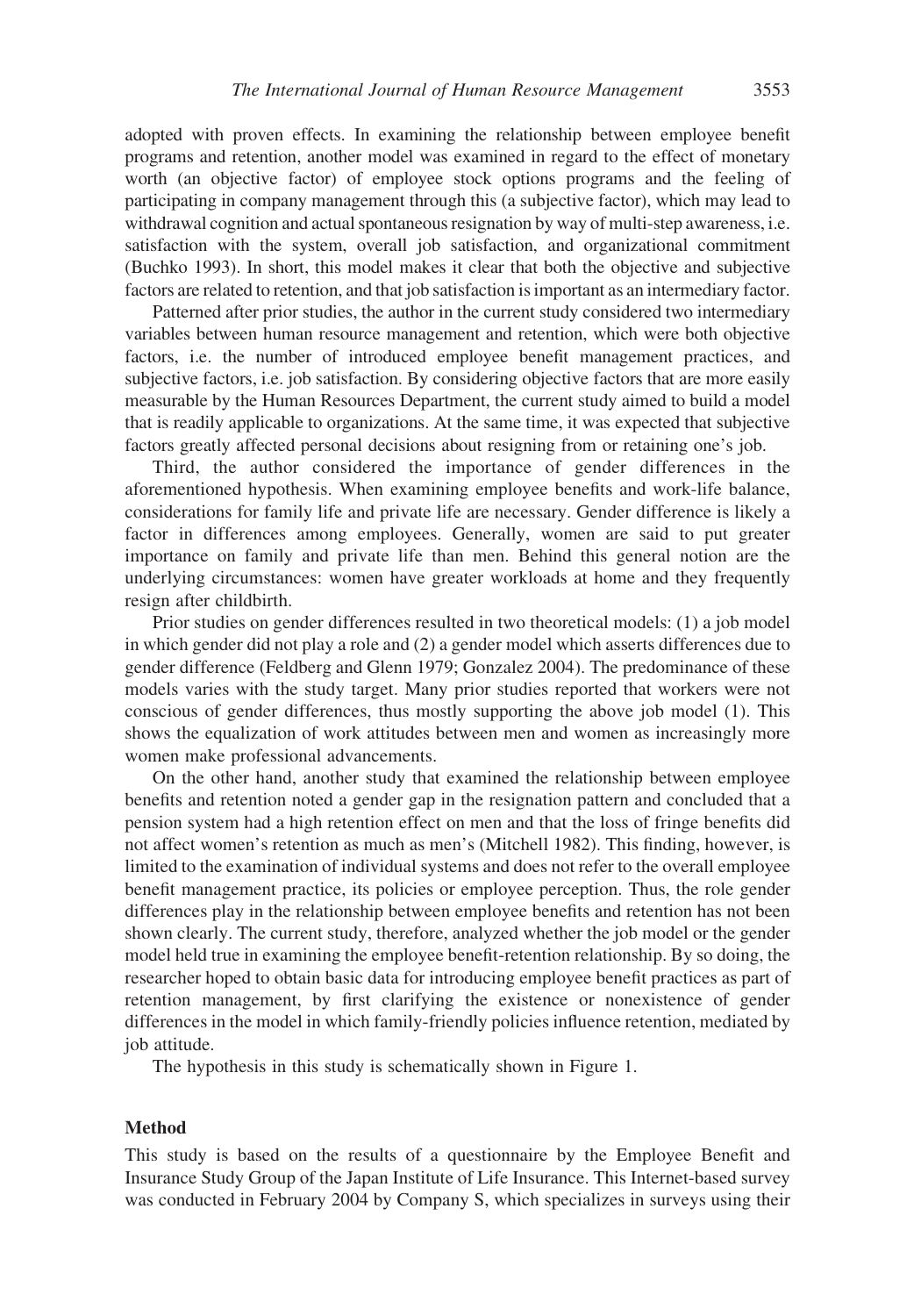#### 3554 H. Yamamoto



Figure 1. Research model.

monitors, analyzing 1228 full-time employees aged 25– 59 living in the metropolitan area, including Tokyo and six nearby prefectures. Their mean age was 40.7 (standard deviation of 9.6), and the mean organizational tenure was 12.1 years (10.0). Men accounted for 71.4% and women, 28.6%; unmarried subjects 34.2% and married subjects 65.8%; and 53.4% of them had experienced job changes, while 46.6% had no such experience. As for educational background, 1.5% of them were junior high school graduates, 22.6% were high school graduates, 12.5% were professional/advanced vocational school graduates, 8.4% were junior/technical college graduates, 54.4% were college/graduate school graduates, and 0.5% were in the 'Other' category. As for the types of occupations, 28.0% were engaged in clerical work, 21.5% in technology and research, 20.5% in management, 15.3% in skilled labor, 10.9% in sales/marketing, and 3.7% in other occupations.

# Measurement instruments

### Family-friendly policies

In order to measure family-friendly policies closely related to employee benefit management, this study set up its own  $1-5$  Likert scale of four items. Considering that the purpose of the questionnaire was to ask employees about policies of their organization, the questions focused on childcare, family care, and so on for the sake of lucidity. Examples of the items in the questionnaire included efforts to encourage employees to take child- and family care leaves and support to enable employees on temporary leaves due to child- or family care to smoothly return to their former position.

### Employee benefit management practices

We used the number of introduced employee benefit management systems as an objective intermediary factor in our multi-step process model of retention. As there was a prior study which reported that the number of introduced family-friendly practices had no impact on the resignation rate (Vandenberg, Richardson and Eastman 1999), the said number was not only limited to the introduction of family-friendly (work-life balance) practices but also covered the introductions of various practices related to employee benefits. We presented 36 practices consisting of nine areas, namely housing, medical care, childcare support, monetary aid for celebrations and condolences, asset formation, leisure, provision of information, self-enlightenment, and miscellaneous. The subjects were asked about the practices currently installed at their places of employment (e.g. companies, mutual aid associations, and health insurance associations) that they could use. We used these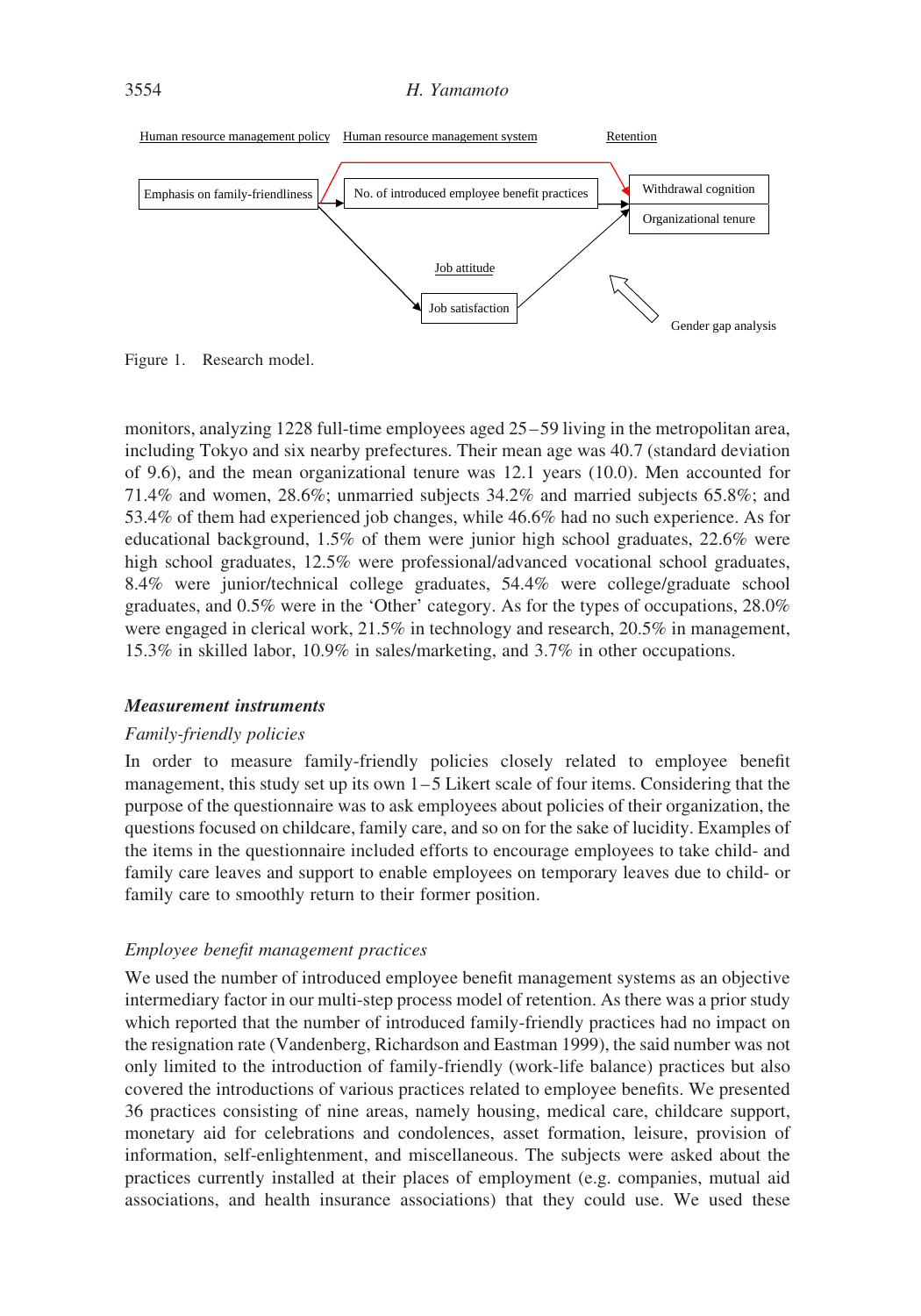numbers as factors in determining the relationships. The specific practices are shown in Table 1 with the rate of their introductions.

# Job attitude

This study used job satisfaction as a subjective intermediary factor in our multi-step process model of retention. This factor has been analyzed by many studies as a

| Table 1. | Introduced and currently available employee benefit practices. |  |  |  |
|----------|----------------------------------------------------------------|--|--|--|
|          |                                                                |  |  |  |

| Introduced and currently available employee benefit practices                                 | Introduction rate $(\%)$ |
|-----------------------------------------------------------------------------------------------|--------------------------|
| Medical examination (added to statutory requirements)                                         | 77.6                     |
| Monetary gifts for celebrations and condolences                                               | 75.6                     |
| Asset formation aid system such as workers' nest-egg savings and<br>in-house savings deposits | 62.5                     |
| Leisure facilities (contractual-type: resort facilities and sports<br>facilities)             | 58.4                     |
| Retirement allowance paid to deceased employees (paid to their<br>surviving families)         | 5.9                      |
| Housing allowance and rent aid                                                                | 55.8                     |
| Monetary aid for thorough out-of-pocket physical examinations                                 | 52.7                     |
| Long vacations more than once a year                                                          | 52.5                     |
| Medical examinations for lifestyle-related illnesses (medical                                 | 47.0                     |
| examinations for adult disease)                                                               |                          |
| Support for cultural, physical, and recreational activities                                   | 45.5                     |
| Leisure facilities (company-owned: resort facilities and sports<br>facilities)                | 43.0                     |
| Facilities for providing meals such as a staff cafeteria                                      | 42.2                     |
| Group term insurance (aid for optional insurance)                                             | 42.1                     |
| Support for acquisition of official qualifications and correspondence                         | 38.4                     |
| courses                                                                                       |                          |
| Mental health                                                                                 | 37.6                     |
| Survivors' annuity, orphans' pensions, and orphans' scholarship                               | 37.0                     |
| pensions                                                                                      |                          |
| In-house financing system (finance using in-house funds)                                      | 36.9                     |
| Employee stock ownership plan                                                                 | 36.7                     |
| In-house financing system (loan affiliated with financial institutions)                       | 32.3                     |
| Long vacation for refreshment and self-improvement                                            | 30.7                     |
| Leaves and shorter working hours for childcare support                                        | 30.3                     |
| Nursing and family care leave system                                                          | 30.1                     |
| Long-term income compensation                                                                 | 28.9                     |
| Company housing (for families: company-owned)                                                 | 27.2                     |
| Bachelor apartments (for unmarried employees only:                                            | 26.0                     |
| company-owned)                                                                                |                          |
| Preparatory education for retirement                                                          | 20.6                     |
| External studies (at foreign/domestic colleges or companies)                                  | 19.4                     |
| Life planning (life planning courses/seminars)                                                | 17.2                     |
| Requisitioning of company housing (for families)                                              | 15.8                     |
| Cafeteria plan                                                                                | 12.0                     |
| Requisitioning of bachelor apartments (incl. requisitioned rooms)                             | 11.7                     |
| Stock options                                                                                 | 9.4                      |
| Visit by family care helpers (incl. monetary aid)                                             | 8.8                      |
| Financial planning courses/seminars                                                           | 8.6                      |
| Monetary aid for childcare and hiring of babysitters                                          | 8.3                      |
| Nursery (company-owned or requisitioned)                                                      | 3.7                      |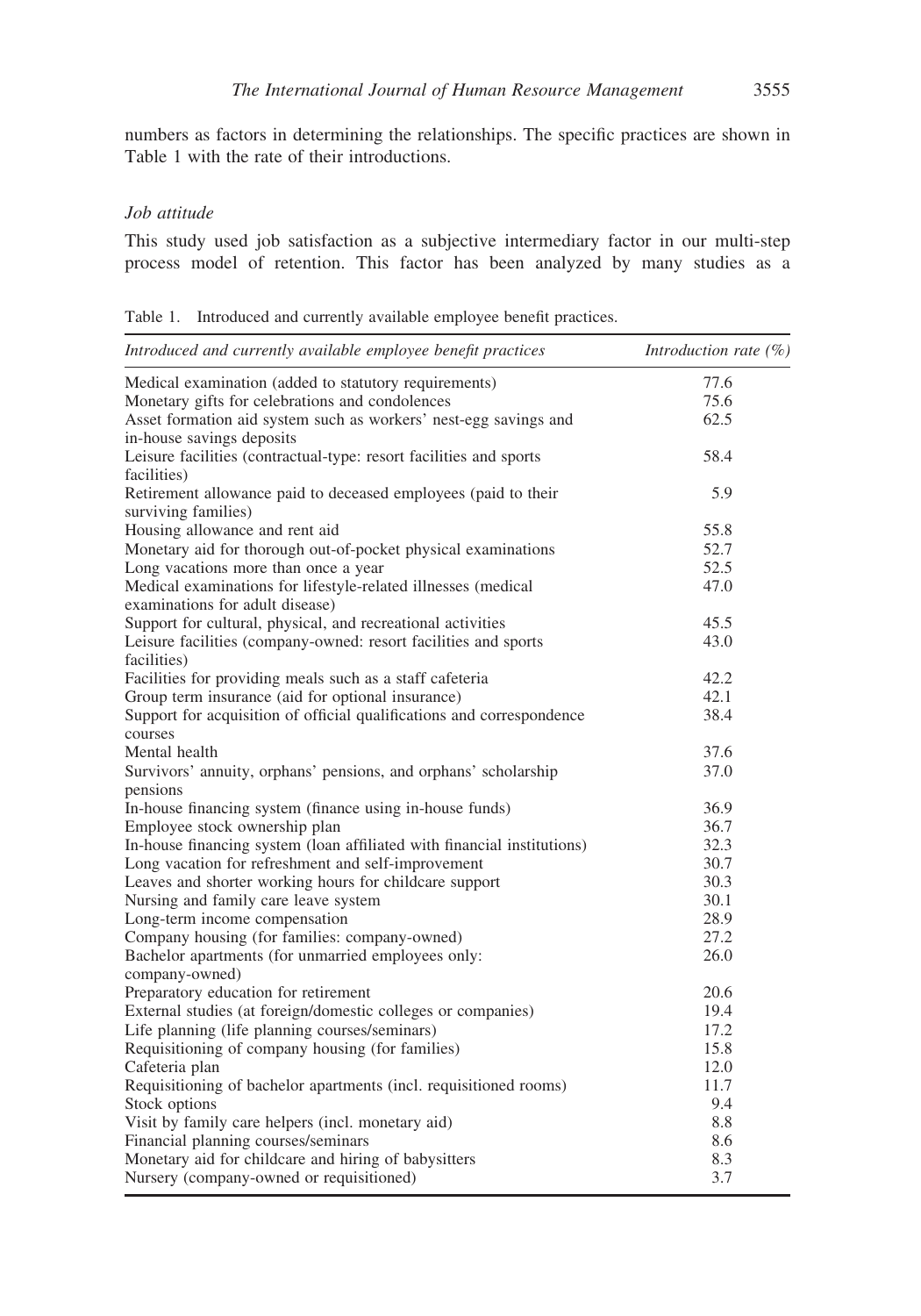representative measure of workers' job attitude together with organizational commitment. This was also a factor showing intermediary effects in prior studies on the relationship between employee benefits and retention (Buchko 1993). In measuring job satisfaction, individual job satisfaction concerning individual aspects broadly relating to workers' duties, such as work itself, human relations and working conditions, and overall job satisfaction, based on all such elements were measured separately (Nishikawa 1984). Considering the analysis method (analysis of covariance structures), this study preferred to use a few items, measuring the scale of job satisfaction by means of overall job satisfaction on a  $1-5$  Likert scale.

# Retention

Past personal surveys on retention adopted objective indicators (resignation behavior and organizational tenure) and a subjective indicator (withdrawal cognition) as indicators of retention. This study also adopted organizational tenure as an objective indicator and withdrawal cognition as a subjective indicator, with a focus on objective indicators as clues when planning specific policies by organizations' Human Resources Department. Many prior studies measured withdrawal cognition using the Likert scale, but it has been pointed out that the Likert method and the rating method forming the basis of the Likert method have some defects, such as the lack of exhaustiveness. We, therefore, adopted a 1 – 5 scale based on the Semantic Differential Technique in which stimulus questions were 'Do you want to work at your current workplace for a long time?' and 'Would you want to change your job if there were other more beneficial workplaces?' We measured organizational tenure by the number of years of employment.

## Control variables

As with prior studies, we controlled the age and educational backgrounds of our subjects, which are thought to affect retention. It was impossible to measure the job performance of our study subjects by any uniform standard because they varied in the type of occupations as well as divisions and organizations to which they belonged. Therefore, we did not analyze the relationship between employee benefits and retention according to different job performance.

# Results

The correlation coefficient, descriptive statistics, and reliability among the variables in this study are shown in Table 2. The correlation coefficient of withdrawal cognition, a subjective indicator, and organizational tenure, an objective indicator of retention, was significant but low, so it may be appropriate to set up both indicators separately. The same was true for the relationship between the number of employee benefits introduced and job satisfaction. The reliability of family-friendly policies was verified.

In order to examine our hypothesis, we examined the intermediary effects of the employee benefit practices and job attitude by comparing the 'policy model,' in which only family-friendly policies affected retention, with the 'hypothetical model,' which added employee benefit systems and job attitude to the 'policy model.' We first made an analysis of covariance structures based on the policy model in which family-friendly policies directly affected retention, without considering the intermediating factors between family-friendly policies and retention (Figure 2). In order to control affecting factors, we standardized the observed variables, made multiple regression analyses using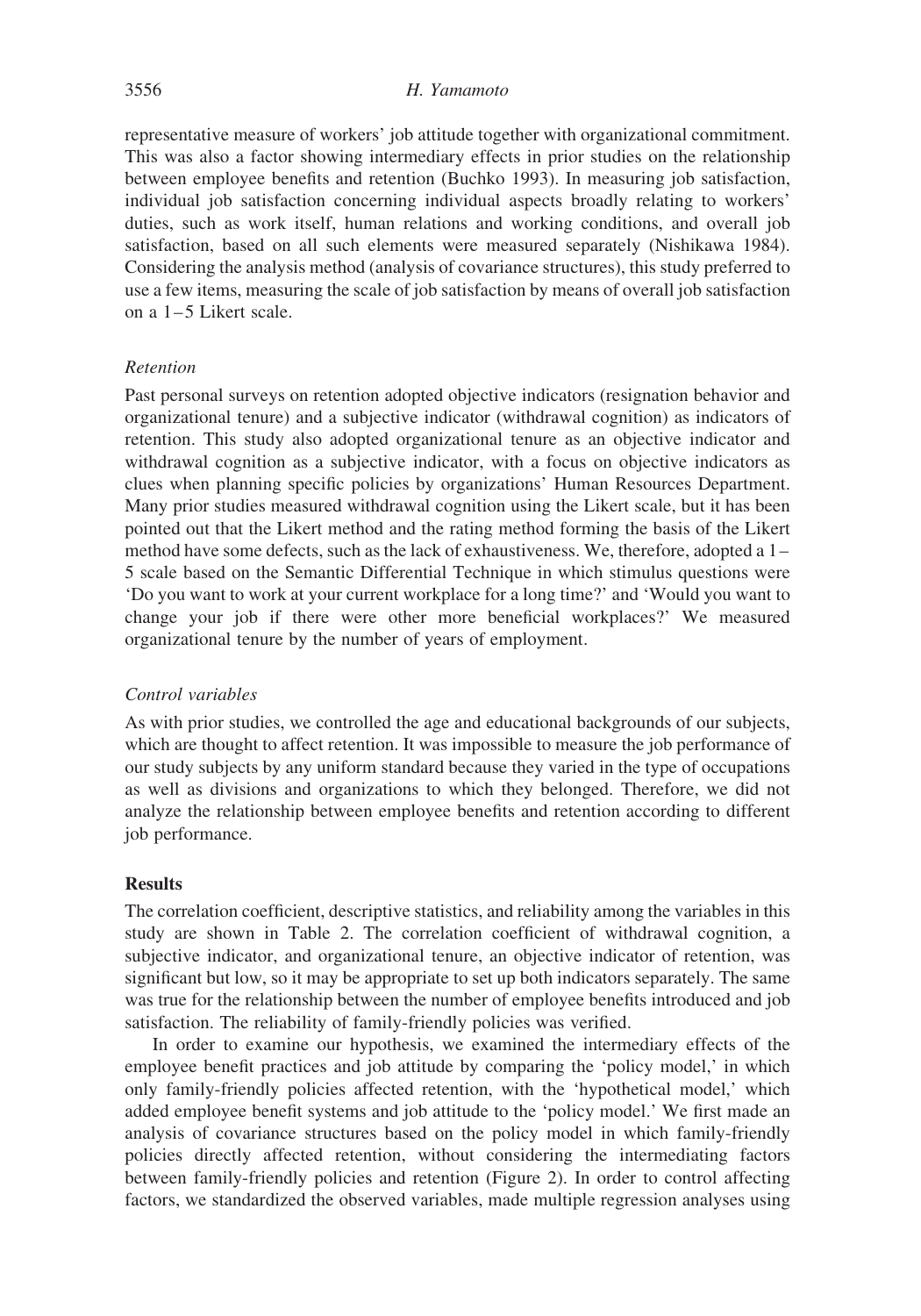|                  | Table 2. Mean, standard deviation, correlation coefficient, and reliability among variables used in the present study (except for control variables). |        |                              |           |                                                        |                  |            |                                     |
|------------------|-------------------------------------------------------------------------------------------------------------------------------------------------------|--------|------------------------------|-----------|--------------------------------------------------------|------------------|------------|-------------------------------------|
|                  |                                                                                                                                                       | Mean   | <b>Standard</b><br>deviation | policies  | employee benefits<br>Family-friendly No. of introduced | Job satisfaction | cognition  | Withdrawal Organizational<br>tenure |
|                  | Family-friendly policies                                                                                                                              | 2.5275 | 1.05527                      | 0.896)    |                                                        |                  |            |                                     |
|                  | No. of introduced employee benefits                                                                                                                   | 0.2305 | 8.58107                      | 0.419**   |                                                        |                  |            |                                     |
| Job satisfaction |                                                                                                                                                       | 3.5244 | 1.02705                      | $0.210**$ | $0.087**$                                              |                  |            |                                     |
|                  | Withdrawal cognition                                                                                                                                  | 2.70   | 1.346                        | $0.349**$ | $-0.231**$                                             | $-0.447**$       |            |                                     |
|                  | Organizational tenure (years)                                                                                                                         | 12.14  | 9.989                        | $0.250**$ | $0.433**$                                              | 0.066*           | $-0.290**$ |                                     |
|                  | <i>Notes</i> : $n = 1228$ ; * $p < 0.05$ ; ** $p < 0.01$ ; reliability coefficients are in parentheses.                                               |        |                              |           |                                                        |                  |            |                                     |

| The construction of<br>ı                                              |
|-----------------------------------------------------------------------|
| ֖֖֖֖֖֖֖֖֖֧ׅ֖֖֧֪֪ׅ֖֧֚֚֚֚֚֚֚֚֚֚֚֚֚֚֚֚֚֚֚֚֚֚֚֚֚֚֬֝֝֓֞                    |
| .<br>.<br>.<br>.<br>֖֖֖֪ׅ֪ׅׅׅ֖֖֚֚֚֚֚֚֚֚֚֚֚֚֚֚֚֚֚֚֬֝֕֓֕֝֝֝֝֬֝֬֝֬֝֓֬֝֓֬ |
| í<br>i<br> <br> <br>l<br>í                                            |
| l<br>l                                                                |
| l                                                                     |
| ١                                                                     |
|                                                                       |
|                                                                       |
| ;<br>j                                                                |
|                                                                       |
|                                                                       |
| j<br>ì<br>Ì<br>֧֦֧֢ׅ֧֦֧֧֚֚֚֚֚֚֚֚֚֚֚֚֚֚֚֚֚֚֚֬֜֡֝                       |
| I                                                                     |
| l<br>Ï                                                                |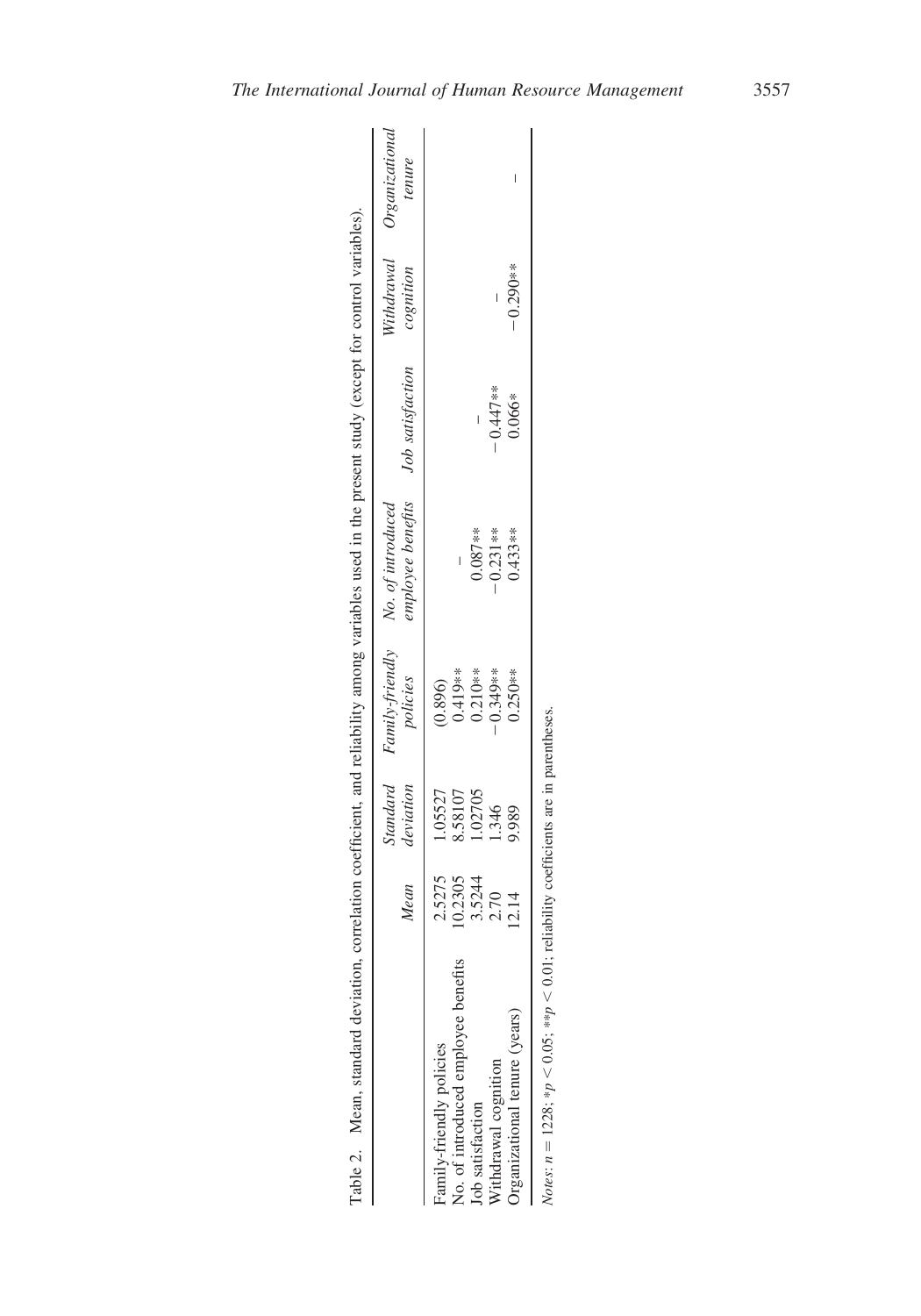

Figure 2. Policy model.

the age and educational backgrounds as explanatory variables, and used its residual as a variable. Examining the calculated goodness of fit, we found that the goodness-of-fit index (GFI) and the adjusted goodness-of-fit index (AGFI) were above 0.90 and that the root mean square error of approximation (RMSEA) was below 0.08. Therefore, the goodness of fit of this model was judged to be at an appropriate level. The path from family-friendly policies to withdrawal cognition was significantly negative, and the path to organizational tenure was significantly positive, contributing to both the objective and the subjective aspects of retention.

Next, we made an analysis of covariance structures based on the hypothetical model in which the employee benefit practices and job attitude intermediate the relationship between family-friendly policies and retention (Figure 3). In terms of goodness of fit, the GFI and AGFI were above 0.90 and the RMSEA was below 0.05, so our hypothetical model was judged to have a positive goodness of fit.



Figure 3. Hypothetical model.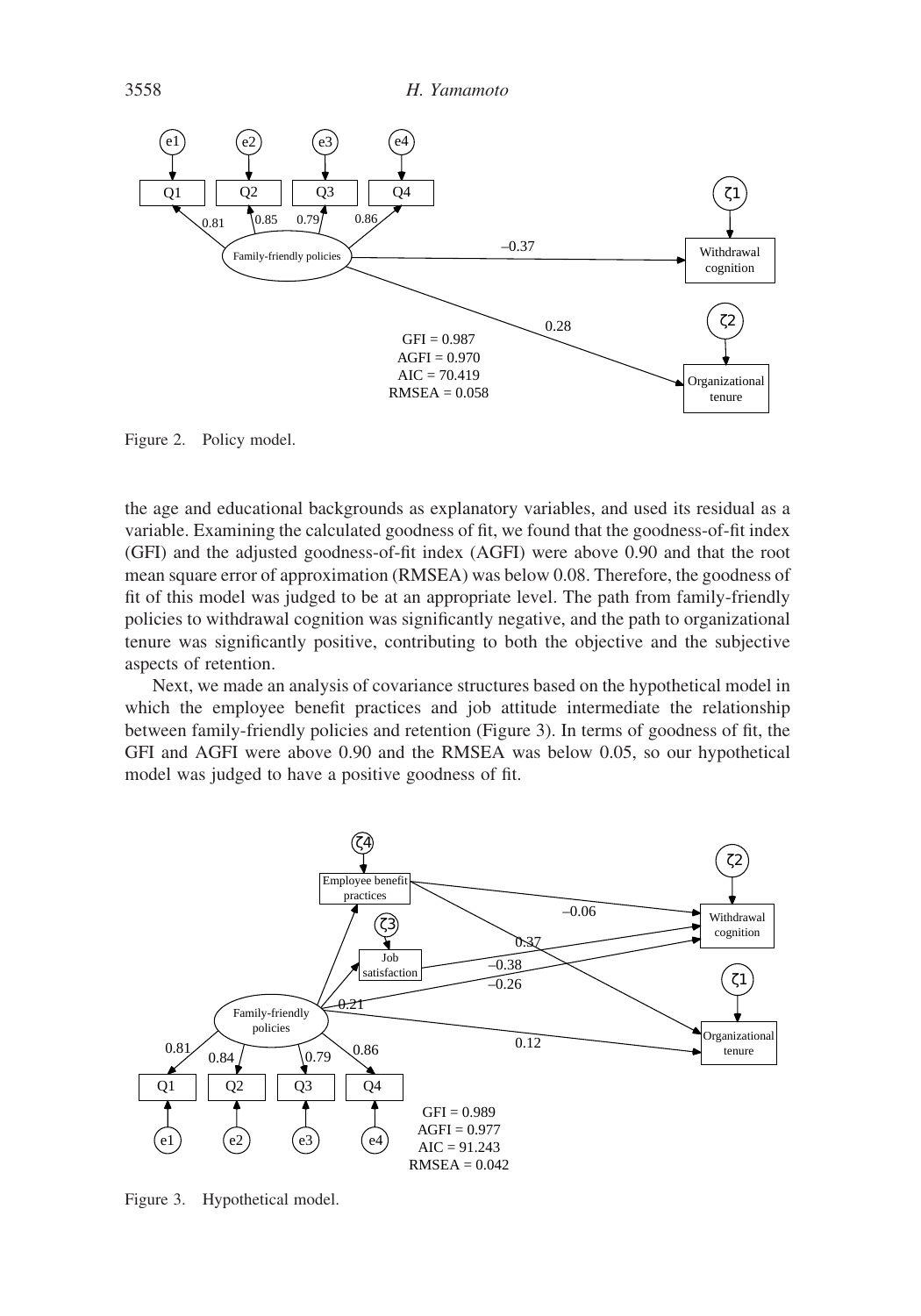We also compared the goodness of fit among the following four models: the 'policy model,' the 'practice model,' which excluded job satisfaction from the 'hypothetical model' and left only the employee benefit practices between family-friendly policies and retention, and the 'job attitude model,' which excluded the employee benefit practices. The overall goodness of fit of the hypothetical model was the highest (Table 3).

We then examined our hypothesis. To recognize the intermediating effects of the practices and job attitude, the following three relationships should be assumed: (1) familyfriendly policies affect retention, (2) family-friendly policies affect the practices and job attitude, and (3) the practices and job attitude affect retention (Baron and Kenny 1986). Examining Figure 3 from these perspectives, assumptions (1) and (2) were applicable, and in assumption (3), the path was significant except for the effect of job satisfaction on organizational tenure. By comparing Figure 2 with Figure 3, the (direct) effect of familyfriendly policies on retention did not vanish, but only diminished by adding the practices; thus, it was judged to have a partial intermediary effect.

As a result of the Sobel test, the intermediary effects of the practices and job attitude on withdrawal cognition were significant,  $Z = 2.01$ ,  $p < 0.05$  and  $Z = 6.24$ ,  $p < 0.01$ , respectively. Similarly, the intermediary effect of the practices on organizational tenure was significant  $(Z = 9.08, p < 0.01)$ . It showed that the introduction of many employee benefit practices and improved job satisfaction strengthened the retention effect of familyfriendly policies. The hypothesis, except a part of it, was thus proved.

Last, we made a simultaneous analysis of several groups by gender to explore any differences in the relationship among the intermediary factors in the multi-step retention process model of employee benefits. First, arrangement invariance, as the comparative assumption regarding path coefficients among variables, and measurement invariance, as the comparative assumption regarding the mean and variance of the intermediary factors, were examined (Table 4). As a result, the GFI and AGFI were above 0.950 and the RMSEA was below 0.05 in both the 'invariance of the arrangement model' and the 'invariance of the measurement model,' showing that it was possible to examine the difference among groups and analyze the mean structure model by gender.

Second, we conducted a t-test to find the difference among path coefficients in the same path (Table 5). As a result, every path had no significant difference by gender, showing that there was no difference between men and women in the retention process of employee benefit management.

Third, we examined the comparative gender model matching this study's data. In doing so, we compared the goodness of fit among five different models. In addition to the invariance of the arrangement model (Model 0) and the invariance of the measurement model (Model 1), we added Model 2, in which the coefficients among latent variables were

| Model name         | GFI   | AGFI  | AIC    | RMSEA |
|--------------------|-------|-------|--------|-------|
| Policy model       | 0.987 | 0.970 | 70.419 | 0.058 |
| Practice model     | 0.988 | 0.975 | 78.074 | 0.047 |
| Job attitude model | 0.987 | 0.972 | 85.106 | 0.051 |
| Hypothetical model | 0.989 | 0.977 | 91.243 | 0.042 |

Table 3. Comparing goodness of fit of four models.

Notes: The underlined figures show the highest goodness-of-fit values. GFI, goodness-of-fit index; AGFI, adjusted goodness-of-fit index; AIC, Akaike information criterion; and RMSEA, root mean square error of approximation.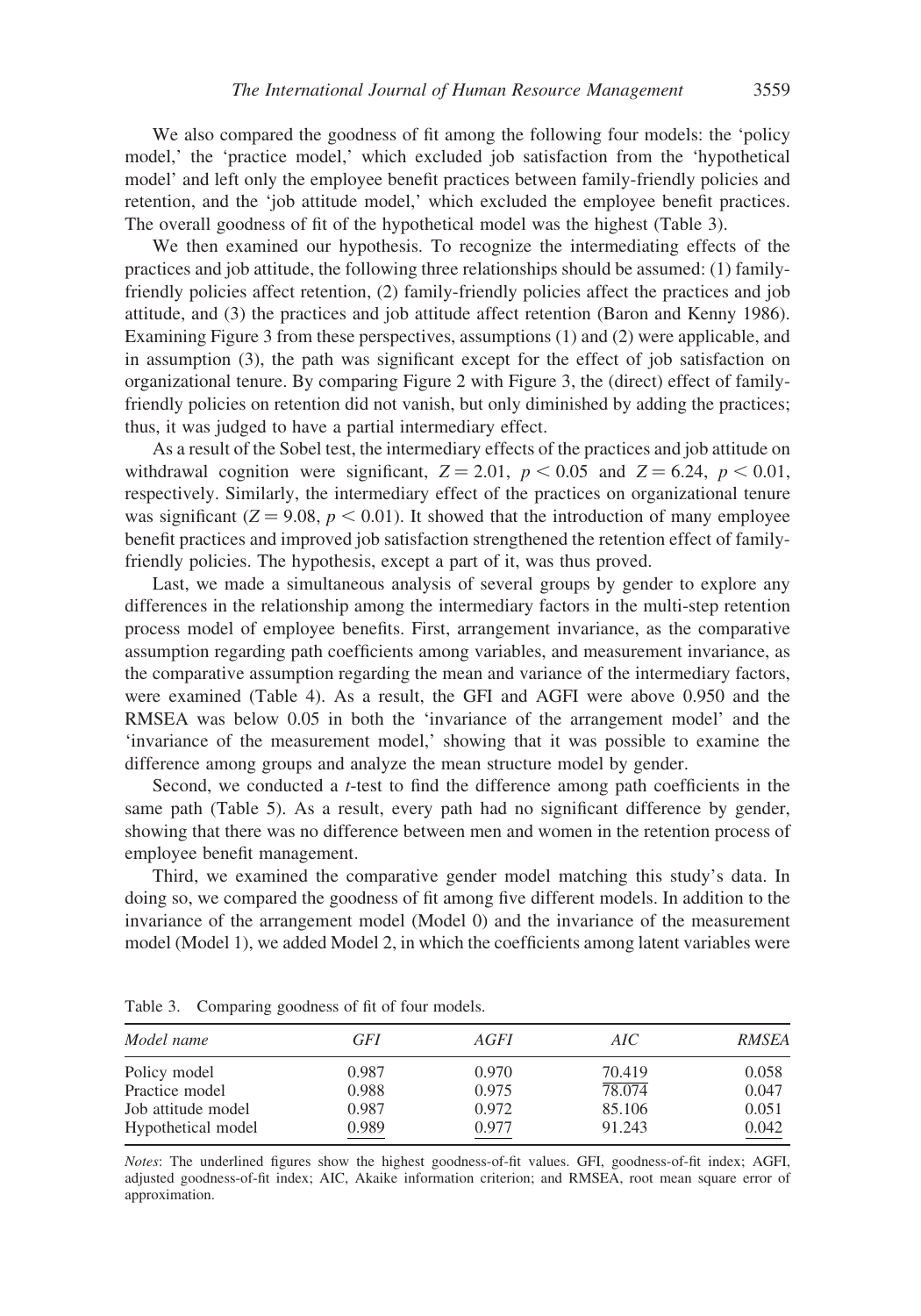| Model                                                                      | GFI            | AGFI           | AIC                 | <b>RMSEA</b>   |
|----------------------------------------------------------------------------|----------------|----------------|---------------------|----------------|
| Invariance of the arrangement model<br>Invariance of the measurement model | 0.985<br>0.984 | 0.969<br>0.969 | 148.302<br>146.660  | 0.030<br>0.030 |
| Saturated model<br>Independence model                                      | 1.000<br>0.470 | 0.319          | 144,000<br>3921.838 | 0.236          |

Table 4. Verification of arrangement invariance and measurement invariance.

Notes: GFI, goodness-of-fit index; AGFI, adjusted goodness-of-fit index; AIC, Akaike information criterion; and RMSEA, root mean square error of approximation.

constrained to be equal, Model 3, in which the variances of latent variables in Model 2 were constrained to be equal, and Model 4, in which the error variances of observed variables were constrained to be equal (Table 6). As a result, the goodness of fit of Model 2 was the highest.

Fourth, based on the above results, we compared women with men using a means and covariance structure analysis based on Model 2 (Table 7). As a result, the goodness-of-fit value of the model with different mean values by gender was higher than that of the model with equal mean values, showing that the mean values of the concepts consisting of the current hypothetical model were different between genders.

Fifth, based on the above results, we calculated the estimated values of mean and intercept and verified them (Table 8). As a result, it was found that there were fewer employee benefit practices currently introduced and available to women, and the organizational tenure of women, which is an objective indicator of retention, was shorter than that of men.

### Discussion and implications

The findings of this study are thought to have made a certain contribution to retention management studies. In Japanese organizations, together with training and development, employee benefit management has been emphasized as a sub-system in human resource management conducive to employee retention. However, in retention studies based on the strategic human resource management theory approach, which sees human resource management from systematic and macroscopic viewpoints, employee benefit management was hardly considered as one of these elements. As summarized below, it can be said that the findings of this study proved its importance.

First, it was found that while job satisfaction, a subjective factor, contributes to lower withdrawal cognition, a subjective indicator of retention, the number of introduced employee benefit practices, an objective factor, contributes to longer organizational

| Table 5. Differences in retention process of employee benefits by gender $(t$ -test). |  |  |
|---------------------------------------------------------------------------------------|--|--|
|---------------------------------------------------------------------------------------|--|--|

| Path                                                                             | $t$ -value |
|----------------------------------------------------------------------------------|------------|
| Family-friendly $\rightarrow$ no. of introduced employee benefit practices       | $-1.115$   |
| Family-friendly $\rightarrow$ job satisfaction                                   | 1.476      |
| Family-friendly $\rightarrow$ withdrawal cognition                               | $-0.240$   |
| No. of introduced employee benefit practices $\rightarrow$ withdrawal cognition  | $-0.182$   |
| No. of introduced employee benefit practices $\rightarrow$ organizational tenure | $-1.730$   |
| Job satisfaction $\rightarrow$ withdrawal cognition                              | $-0.304$   |
| Family-friendly $\rightarrow$ organizational tenure                              | 0.461      |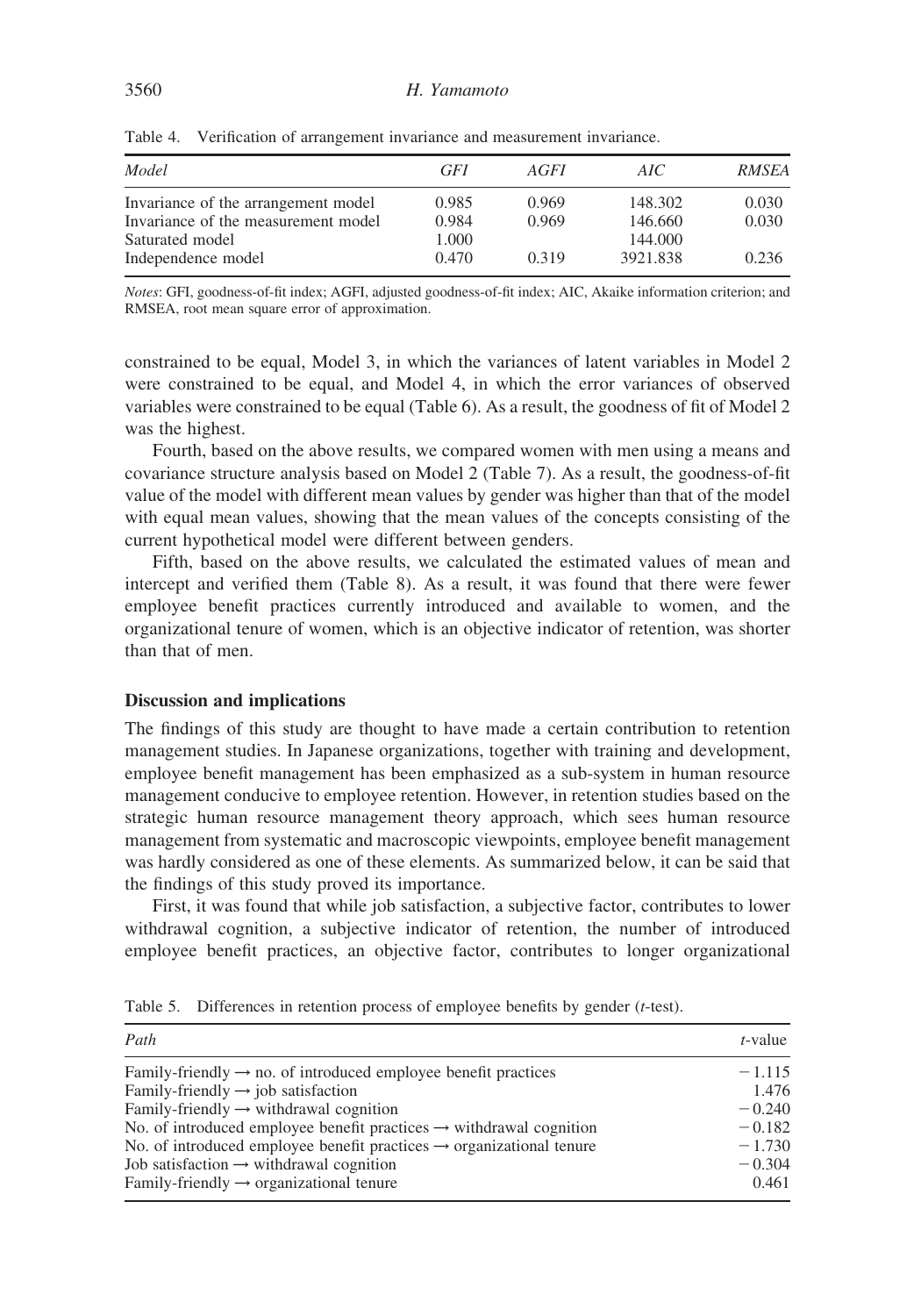| Model                                             | GFI   | AGFI  | AIC     | <i>RMSEA</i> |
|---------------------------------------------------|-------|-------|---------|--------------|
| Model 0 (the invariance of the arrangement model) | 0.985 | 0.969 | 148.302 | 0.030        |
| Model 1 (the invariance of the measurement model) | 0.984 | 0.969 | 146.660 | 0.030        |
| Model 2                                           | 0.983 | 0.972 | 140.406 | 0.027        |
| Model 3                                           | 0.982 | 0.971 | 142.288 | 0.028        |
| Model 4                                           | 0.976 | 0.968 | 162.087 | 0.033        |

Table 6. Comparison of the goodness of fit among the five models.

Notes: The underlined figures show the highest goodness-of-fit values. FI, goodness-of-fit index; AGFI, adjusted goodness-of-fit index; AIC, Akaike information criterion; and RMSEA, root mean square error of approximation.

tenure, an objective indicator of retention. It can be said that this study showed similar tendencies with prior studies on organizational behaviors. In addition, the number of introduced employee benefit practices helped to lower withdrawal cognition, and in some relationships, objective indicators cross the border between subjectivity and objectivity and contribute to subjective retention. In other words, the number of introduced employee benefit practices, which is more objective and easy to understand for organizations, was found to be important as a retention-promoting factor. However, the result of job satisfaction indicated the importance of understanding practically not only comprehensible objective indicators but also subjective factors. Such results also indicated the need to explore the consciousness of employees through interviews by their bosses and through conducting morale surveys. This could possibly prevent controllable resignation by high performers.

In general, the model adopting both subjective and objective factors was more valid than models adopting only the subjective or the objective factor. Although limited to employee benefits, the need to consider both subjective and objective factors as explanatory models of retention was indicated. Prior studies have not considered the difference among affecting factors according to the type of retention indicators, but this study showed the difference between objectivity and subjectivity of indicators for the first time.

Second, for the first time, the results of this study showed retention effects when the emphasis on family friendliness was linked to specific practices in the policy or strategy levels. To some degree, the relationship between family-friendly policies and the number of introduced employee benefit practices verified a longitudinal hierarchy in the employee benefit sub-system within the human resource management system. It translates as the importance of keeping policies consistent with actual system designs in retention. To promote it further within organizations, close discussion and human interaction would be necessary between the Business Management and Planning Division, which decides

| Model description                | CFI   | <b>RMSEA</b> | AIC      |
|----------------------------------|-------|--------------|----------|
| Model with different mean values | 0.988 | 0.028        | 174.778  |
| Model with equal mean values     | 0.980 | 0.035        | 201.518  |
| Saturated model                  | 1.000 |              | 176.000  |
| Independence model               | 0.000 | 0.236        | 3453.838 |

Table 7. Results of means and covariance structure analysis.

Notes: The underlined figures show the highest goodness-of-fit values. CFI, comparative fit index; RMSEA, root mean square error of approximation; and AIC, Akaike information criterion.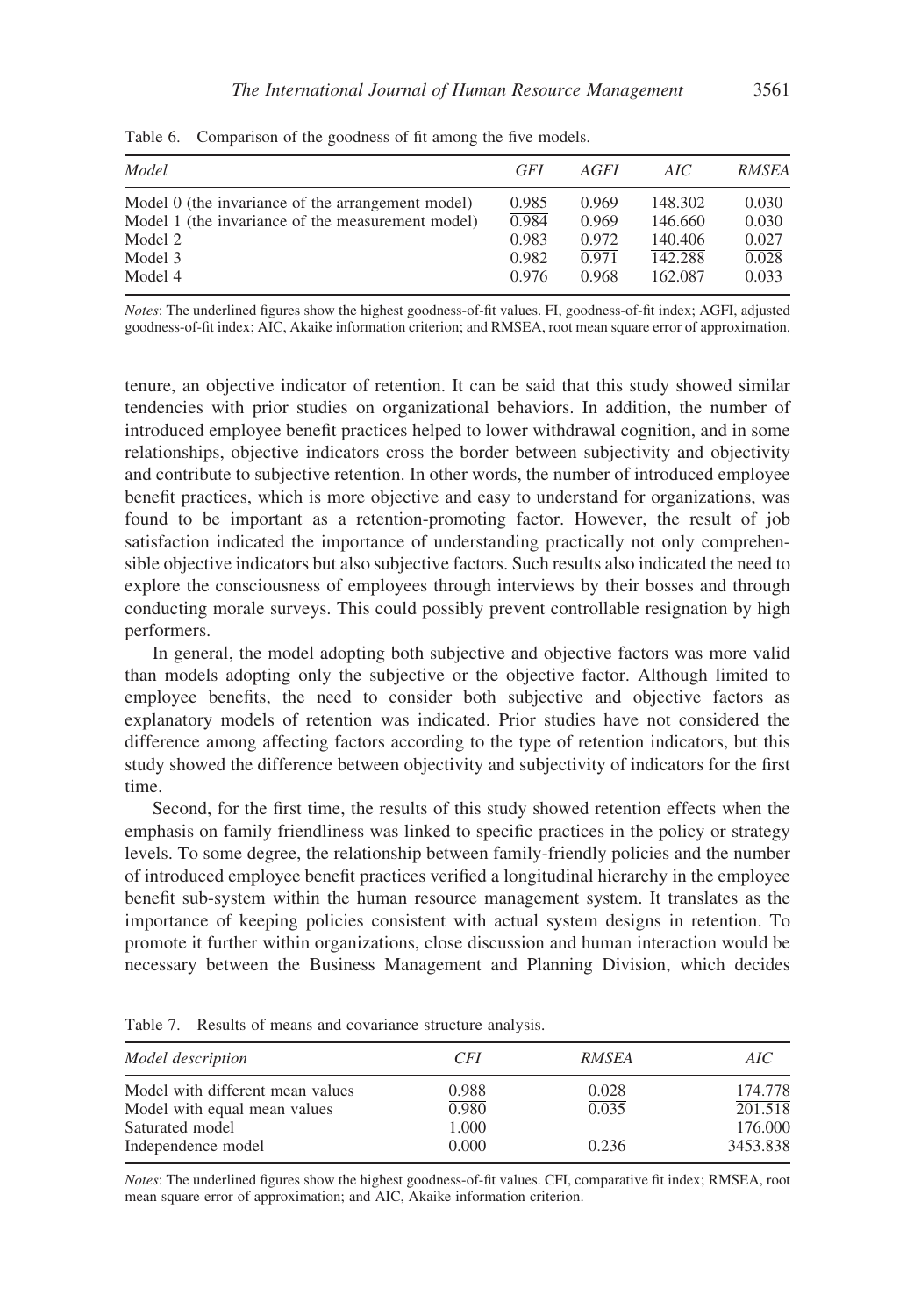| Constructs                                   | <i>Estimate</i> | Standard error | Z-value     |
|----------------------------------------------|-----------------|----------------|-------------|
| Job satisfaction                             | $-0.080$        | 0.062          | $-1.290$    |
| Family-friendly policies                     | 0.019           | 0.057          | 0.332       |
| No. of introduced employee benefit practices | $-0.242$        | 0.054          | $-4.521***$ |
| Withdrawal cognition                         | $-0.055$        | 0.054          | $-1.002$    |
| Organizational tenure                        | $-0.197$        | 0.052          | $-3.778***$ |

Table 8. Estimated values and verification results of mean and intercept (women).

 $Note: ***p < 0.001.$ 

business strategies, and the Human Resource Division, which implements them. As assumed in the strategic human resource management theory, it will be necessary in the future to examine how employee benefit management contributes to organizational performance through retention.

Third, in the retention process of employee benefit management in organizations assumed in this study, a job model was established. It was suggested that organizational policies such as child- and family care leaves targeted at retaining female rather than male employees would be effective for the retention of male employees. At least on a perceptual level, policies that facilitate family life contribute to male employee retention. In other words, workplaces good for female employees are also good for male employees. This indicates that it is necessary to design systems from a male point of view, as well as a female point of view, when trying to promote the work-life balance. For example, childcare leave taken by male employees and the acquisition of childcare leave as a condition of promotion to a managerial position are required in some Japanese organizations. But gender differences were found in individual factors composing various models, so a specific job model could not be said to be established. Among others, it was notable that fewer employee benefit practices were available to women. In terms of employee benefits in Japanese organizations, there has been a tendency to promote them on the basis of households, and as men were often the heads of households, more benefits seemed to have been provided for them. As the number of one-person households is increasing due to a declining birthrate and aging population in Japan, it is necessary to increase the number of employee benefit practices accessible to individuals, while also disseminating information on benefit practices available to women.

Fourth, the relationship between this model and the wage management was suggested. The classical economics tells us that one of the major factors to retain employees was wages. For a long time, the employee benefit management as the fringe benefit management has been thought as supplements of the wage management. And prior studies showed the higher pay decreases employee turnover (Batt and Valcour 2003; Fairris 2004; Ghebregiorgis and Karsten 2007). The respondents were from different employees with different pay systems. And job satisfaction should involve pay satisfaction. The result of the present study contains the possibility to be able to admit even by the viewpoint of the wage management.

### Limitations and future research

This study may have had some limitations as discussed below.

First, this study was limited to full-time employees working in Japan, which likely prevents the generalization of the study's findings. However, at least these findings may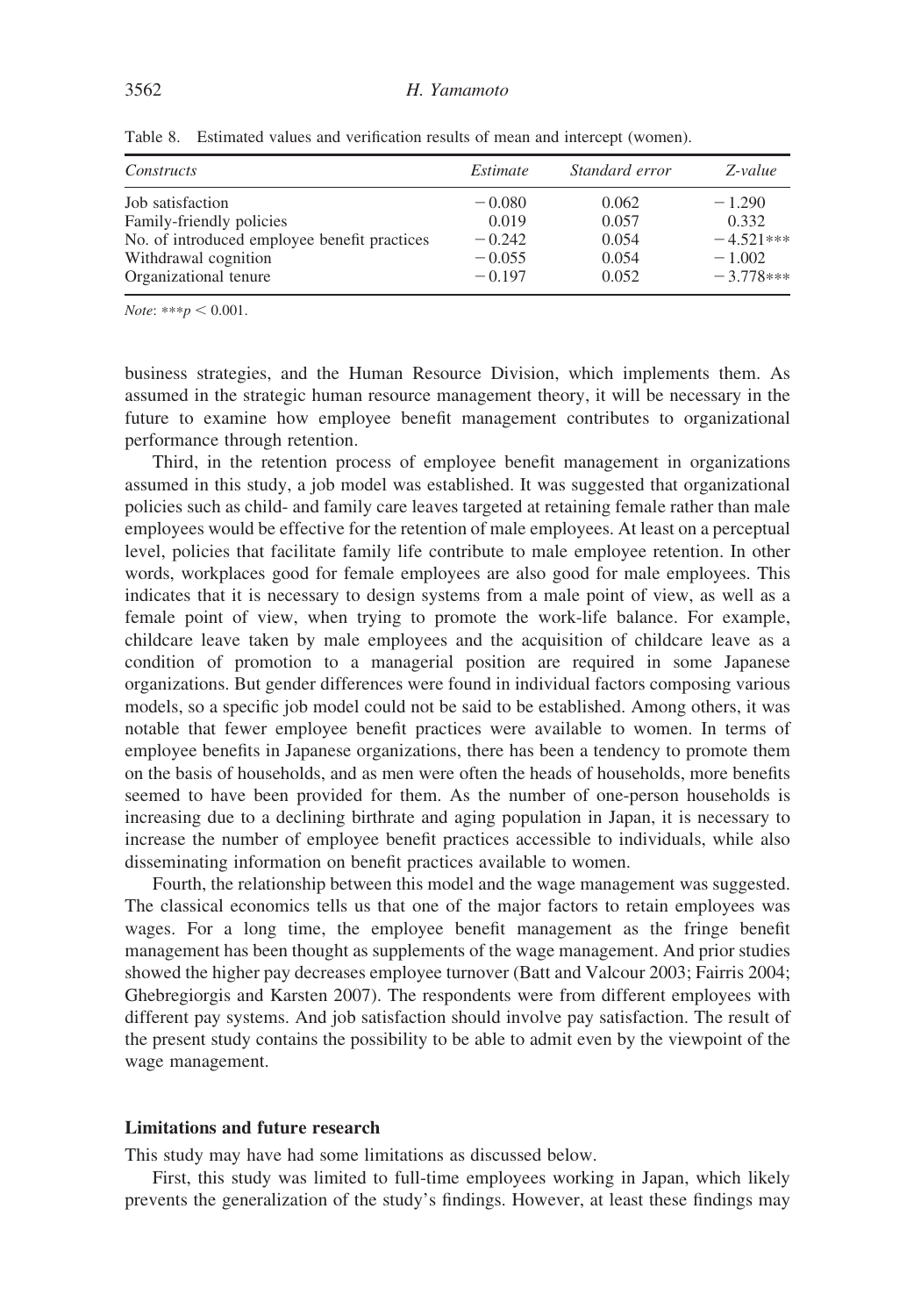lead to clarifying the retention process of organizational employees in the context of Asian studies. It is hoped that surveys in the West with different cultural backgrounds and further comparative surveys between Asia and the West will be implemented in the future.

Second, this study analyzed only the data obtained from personal surveys. In order to better understand family-friendly policies and the number of the introduced employee benefits more precisely, a cross-level analysis surveying the organizations' Human Resources Department and linking their results with personal data obtained from their employees is preferable. It now remains as a new challenge for the future. Nevertheless, it would be difficult to implement such a survey because it would require cooperation from many organizations and their employees. Meanwhile, as with this study, it is also necessary to collect more objective human resource management data by conducting personal surveys.

The third limitation is that this study was based on a cross-sectional data at one point in time. Therefore, it will be necessary to implement a longitudinal study analyzing the relationship between human resource management policies at the point of this survey and the retention thereafter (in the future), for it is a time-lapse study that will enable us to verify a cause-and-effect relationship between human resource management and retention. It then will be possible to measure the validity of practices by examining how newly introduced practices and the improvement of existing practices will affect retention. Then, based on the information obtained, it will be possible to provide useful information to organizations. As with organizational surveys, however, the implementation of such a survey may prove difficult.

The fourth limitation lies in the fact that this study did not consider job performance. It was deliberately omitted because the subjects of this study varied in occupations, departments, and organizations to which they belonged, so it was impossible to measure their job performance using a uniform standard. But many organizations would want to retain high performers (or expected high performers). A study showed that there was no difference between human resource management and retention by difference in job performance (Yamamoto 2009); nevertheless, it does not necessarily apply to all cases. We would like to accumulate retention management surveys at different workplaces/organizations whose performance can be assessed by a uniform performance index.

# Acknowledgments

This study was based on a presentation made at the 22nd Japanese Association of Industrial and Organizational Psychology held on August 29 – 30, 2009, in Aomori, Japan.

# Note

1. The work-life balance concept is being used increasingly more generally. At present, however, uniform dimensions or measurement scales have not yet been established because of the broad scope of meaning. So, this study used this concept from the family-friendly perspective, a traditional approach.

# References

- Baron, R.M., and Kenny, D.A. (1986), 'The Moderator –Mediator Variable Distinction in Social Psychological Research: Conceptual, Strategic, and Statistical Considerations,' Journal of Personality and Social Psychology, 51, 1173-1182.
- Batt, R., and Valcour, P.M. (2003), 'Human Resources Practices as Predictors of Work-Family Outcomes and Employee Turnover,' Industrial Relations, 42, 189 –220.